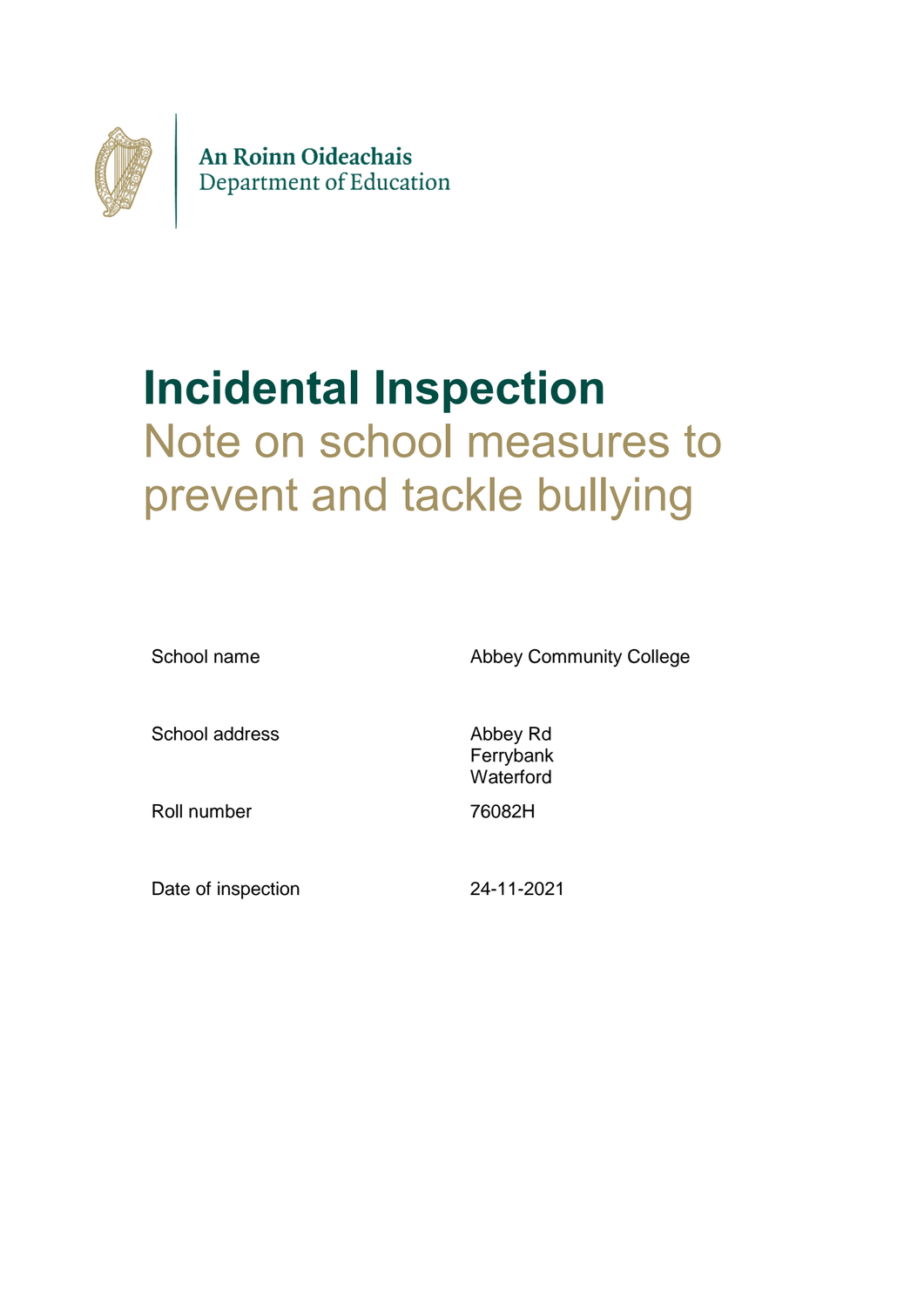## **1. Introduction**

.

In the course of the incidental inspection conducted in this school, the inspector evaluated the work of the school in relation to the implementation of aspects of the *Anti-Bullying Procedures for Primary and Post-primary Schools (2013).* The inspector also discussed with the school principal the priorities of the school in relation to creating a positive school culture.

Bullying is defined as unwanted negative behaviour, verbal, psychological or physical conducted by an individual or group against another person (or persons) and which is repeated over time. A cornerstone in the prevention of bullying is a positive school culture and climate that is welcoming of difference and diversity and that is based on inclusivity and respect.

The purpose of this note is to support the school in creating and sustaining a positive school culture and preventing and tackling bullying.

## **2. Priorities of the school in relation to creating a positive school culture and climate**

The principal reported that the following are the priorities of the school in relation to creating a positive school culture that prevents and tackles bullying:

- The school promotes student wellbeing by fostering a good relationship with staff, students and parents based on mutual respect and inclusiveness.
- The school has developed a wellbeing curriculum for students from first year to transition year which includes the themes of bullying, friendship and equality.
- There is an active student support team in place which meets weekly with senior management and is focused on early intervention and restorative practices.
- The school celebrates student achievement both inside and outside of the school.
- Student voice is optimised through a student leadership system, a student-led curriculum and regular student surveys.

## *3.* **The school's implementation of aspects of the** *Anti-Bullying Procedures for Primary and Post-primary Schools (2013)*

During the incidental inspection, a review was carried out of the school's implementation of the following aspects of the *Anti-Bullying Procedures for Primary and Post-primary Schools (2013)*.

- An anti-bullying policy, that uses the template provided in the *Anti-Bullying Procedures for Primary and Post-primary Schools (2013)*, has been ratified by the board of management.
- Incidents of bullying behaviour are recorded using the template provided in the Anti-*Bullying Procedures for Primary and Post-primary Schools (2013)*.
- The board of management minutes show that, at least once in every school term, the principal provides a report to the board which sets out the overall number of bullying cases reported to the principal or deputy principal since the previous report to the board, and confirmation that all of these cases have been, or are being, dealt with in accordance with the school's anti-bullying policy and the *Anti-Bullying Procedures for Primary and Post-primary Schools (2013).*
- The anti-bullying policy is published on the school's website and/or is otherwise readily accessible to board of management members, teachers, parents and pupils/students.